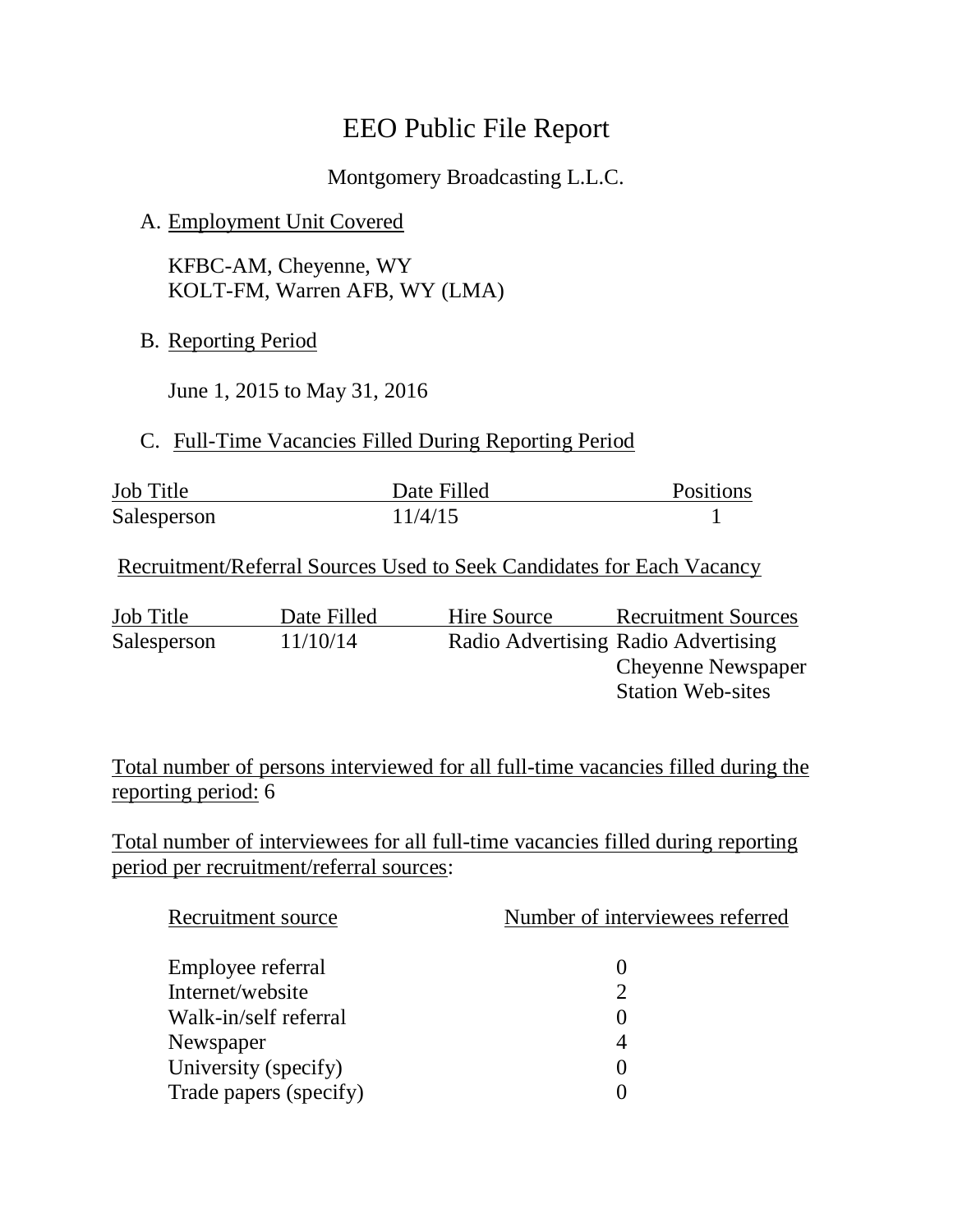| Department of Workforce Services |  |
|----------------------------------|--|
| Promotion from within            |  |
| Radio Ads                        |  |

#### D. Self Assessment

- 1. On May 27, 2016 Montgomery Broadcasting management conducted a review of compensation packages for all employees to insure that Montgomery Broadcasting was not discriminating in its compensation to employees and insure equal pay for equal work. This review revealed no discrimination.
- 2. At the same time Montgomery Broadcasting reviewed all of its promotions over the reporting period to ensure they are in accordance with FCC guidelines. There was one promotion during the reporting period.

## Montgomery Broadcasting L.L.C

EEO Outreach Activities

June 1, 2013 to May 31, 2014

During the reporting period Montgomery Broadcasting L.L.C. filled one full time position. The person hired responded to the specific newspaper advertising. Montgomery Broadcasting advertises job openings in the local newspaper, on air and on its two internet web-sites. Job announcements are also sent to all community groups who have requested such announcements.

Montgomery, during the past year, has set up a comprehensive outreach and recruitment program designed to widely disseminate information regarding fulltime job opportunities at its stations. Every six months, the unit mails a public notice to interested community groups asking if they would like to be notified regarding full-time positions at the unit. During the reporting period **no** community group responded positively.